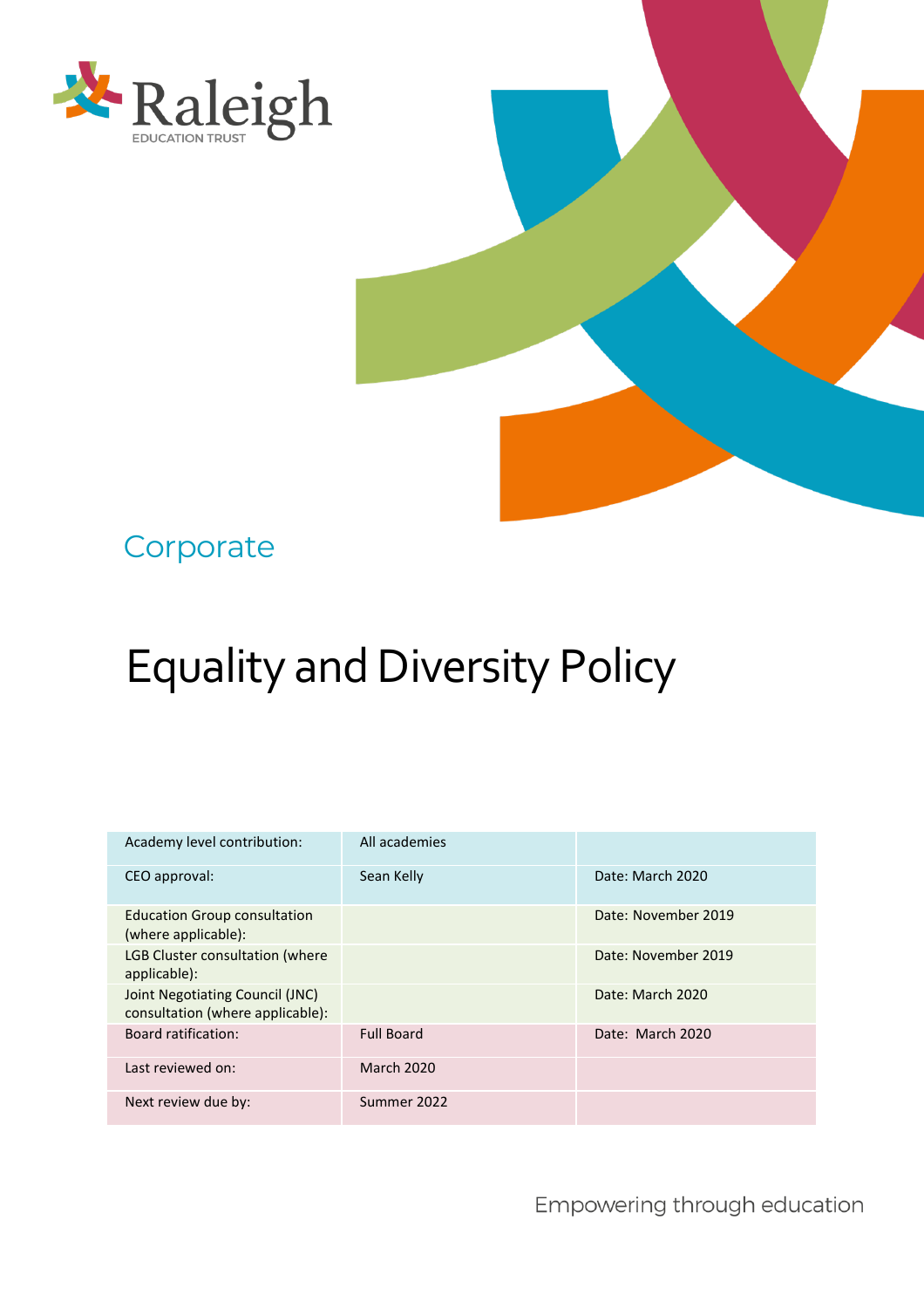#### Contents

| 2. |                                                                              |  |
|----|------------------------------------------------------------------------------|--|
| 3. |                                                                              |  |
| 4. |                                                                              |  |
| 5. |                                                                              |  |
| 6. |                                                                              |  |
| 7. | Applying our policy when terminating employment and at the end of employment |  |
| 8. |                                                                              |  |
|    |                                                                              |  |
|    |                                                                              |  |
|    |                                                                              |  |
|    |                                                                              |  |

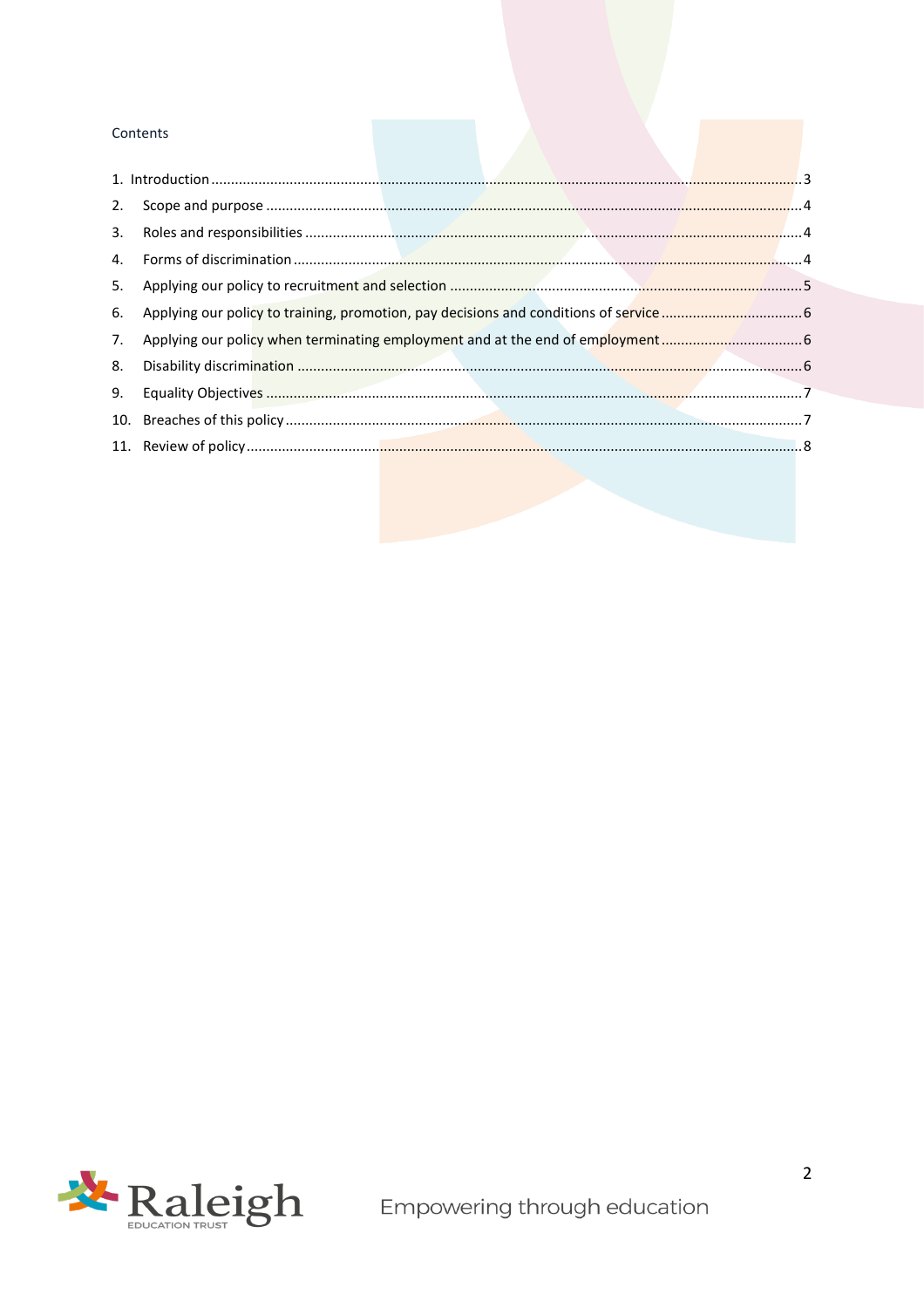### <span id="page-2-0"></span>**1. Introduction**

- 1.1. The Raleigh Education Trust (the "Trust") is committed to providing high quality teaching and learning for our pupils. We recognise that by valuing and promoting equality and diversity for all employees and job applicants, and avoiding unlawful discrimination in employment and delivery of services, we will be able to deliver first class education.
- 1.2. We aim to create a working environment in which all individuals are able to make best use of their skills, free from discrimination or harassment, and in which all decisions are based on merit. We also value diversity and recognise the varied contributions that a diverse workforce brings to an organisation; we are committed to drawing on different perspectives and experiences of individuals which will add value to what we do.
- 1.3. We will ensure that we do not discriminate against employees on the basis of age, disability, gender reassignment, marital or civil partner status, pregnancy or maternity, race, religion or belief, sex or sexual orientation (the protected characteristics).
- 1.4. The principles of non-discrimination also apply to how we expect our employees to treat our employees, pupils, parents and carers, visitors, clients, customers, suppliers and former employees regardless of whether the legal protection of having a protected characteristic applies.
- 1.5. This policy complies with the requirements of the Equality Act 2010. Under the general public sector equality duty of the Equality Act 2010, our trust must have due regard to the need to:
	- a) eliminate discrimination, harassment and victimisation;
	- b) advance equality of opportunity between people who share a protected characteristic and those who do not; and
	- c) foster good relations between people who share a protected characteristic and those who do not.
- 1.6. The duty covers the protected characteristics of race, disability, sex, age, sexual orientation, religion or belief, pregnancy and maternity and gender reassignment. The first part of the duty - the duty to eliminate discrimination, harassment and victimisation - also applies to the protected characteristic of marriage and civil partnership.
- 1.7. As part of the application of this policy, the trust may collect, process and store personal data and special categories of data in accordance with our data protection policy. We will comply with the requirements of Data Protection Legislation (being (i) unless and until the GDPR is no longer directly applicable in the UK, the General Data Protection Regulation ((EU) 2016/679) and any national implementing laws, regulations and secondary legislation, as amended or updated from time to time, in the UK and then (ii) any successor legislation to the GDPR or the Data Protection Act 2018). in relation to how we collect, hold and share personal data.
- 1.8. This policy does not form part of any employee's contract of employment and may be amended at any time following consultation with recognised trade unions.

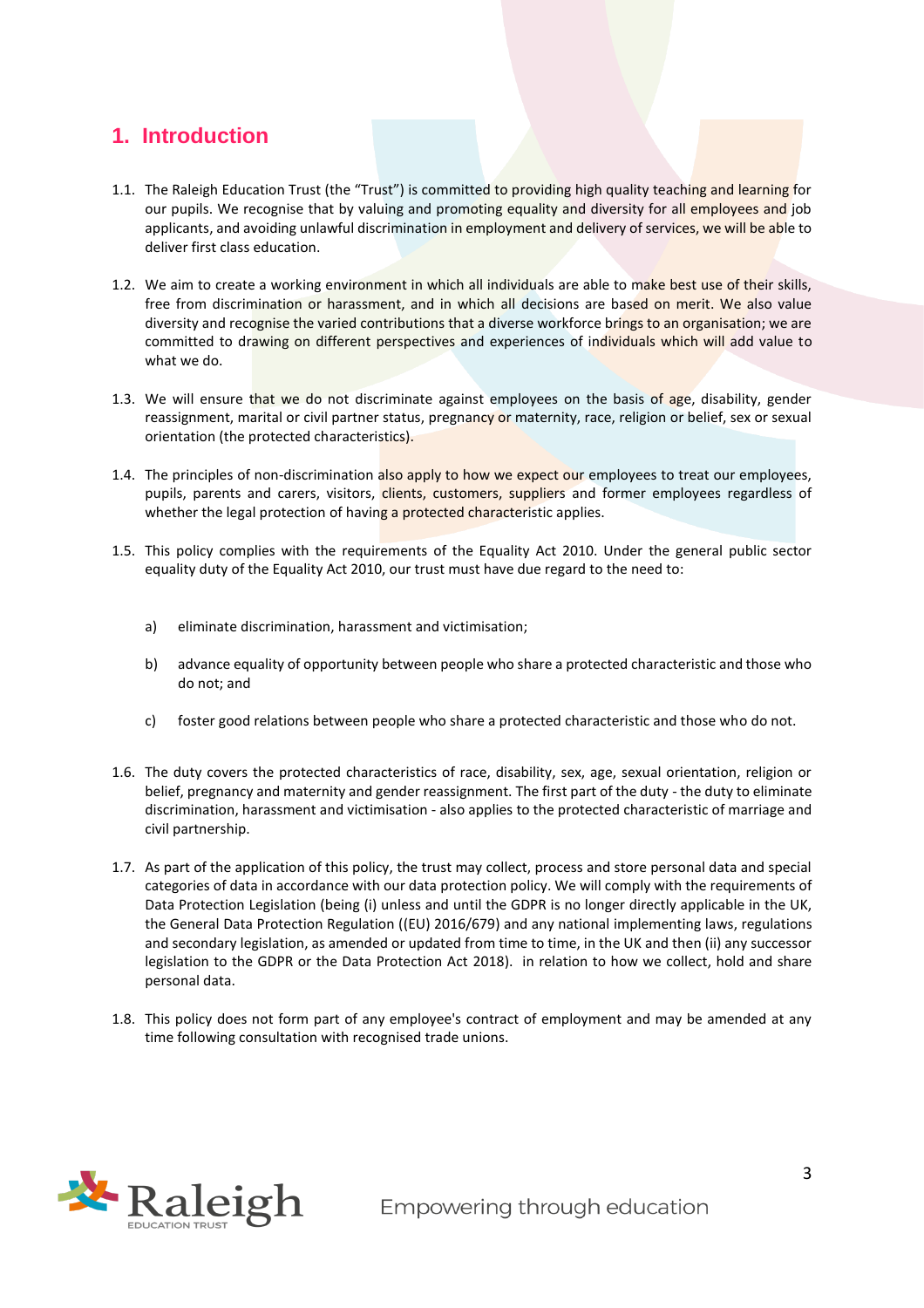#### <span id="page-3-0"></span>**2. Scope and purpose**

- 2.1. This policy covers all individuals working at all levels and grades in the trust, including trustees, the trust executive team, Principals, senior leadership, employees, consultants, contractors, trainees, part-time and fixed-term employees, volunteers, casual workers and agency staff (collectively referred to as employees in this policy).
- 2.2. This policy applies to all aspects of the employment relationship and covers job advertisements, recruitment and selection, training and development, opportunities for promotion, conditions of service, pay and benefits, conduct at work, disciplinary and grievance procedures, and termination of employment. It also applies to former employees for example in the provision of employment references.
- 2.3. The purpose of this policy is to set out how we will put our commitment into action and comply with the law, to ensure that equality and diversity is promoted in the workplace and our employees are not subject to and do not commit unlawful acts of discrimination.

#### <span id="page-3-1"></span>**3. Roles and responsibilities**

- 3.1. Our Board has overall responsibility for the effective operation of this policy and for ensuring compliance with equality legislation. Day-to-day operational responsibility including regular review of this policy, has been delegated to the Chief Executive and Principals for each of the trust's academies.
- 3.2. All senior leaders must set an appropriate standard of behaviour, lead by example and ensure that those they manage adhere to the policy and promote our aims and objectives with regard to equal opportunities. Senior leaders will be given appropriate training on equal opportunities awareness, and recruitment and selection best practice.
- 3.3. All employees have a duty to act in accordance with this policy and not to discriminate against or harass other employees, treating them with dignity at all times. They should also apply this to how they treat members of the public in the provision of services and should support the trust in meeting its commitment to provide equal opportunities for all and promoting diversity in the workplace.

# <span id="page-3-2"></span>**4. Forms of discrimination**

- 4.1. Discrimination by or against an employee is generally prohibited unless there is a specific legal exemption. Discrimination may be direct or indirect and it may occur intentionally or unintentionally.
- 4.2. Direct discrimination occurs where someone is treated less favourably because of one or more of the protected characteristics as set out above. In limited circumstances, employers can directly discriminate against an individual for a reason related to any of the protected characteristics where there is an occupational requirement. The occupational requirement must be crucial to the post and a proportionate means of achieving a legitimate aim. It will only be exceptional circumstances that this will apply in our trust.
- 4.3. Indirect discrimination occurs where someone is disadvantaged by a provision, criterion or practice that also puts people with a protected characteristic at a particular disadvantage. Such a requirement will need to be objectively justified.
- 4.4. Harassment related to any of the protected characteristics is prohibited. Harassment is unwanted conduct that has the purpose or effect of violating someone's dignity, or creating an intimidating, hostile, degrading,

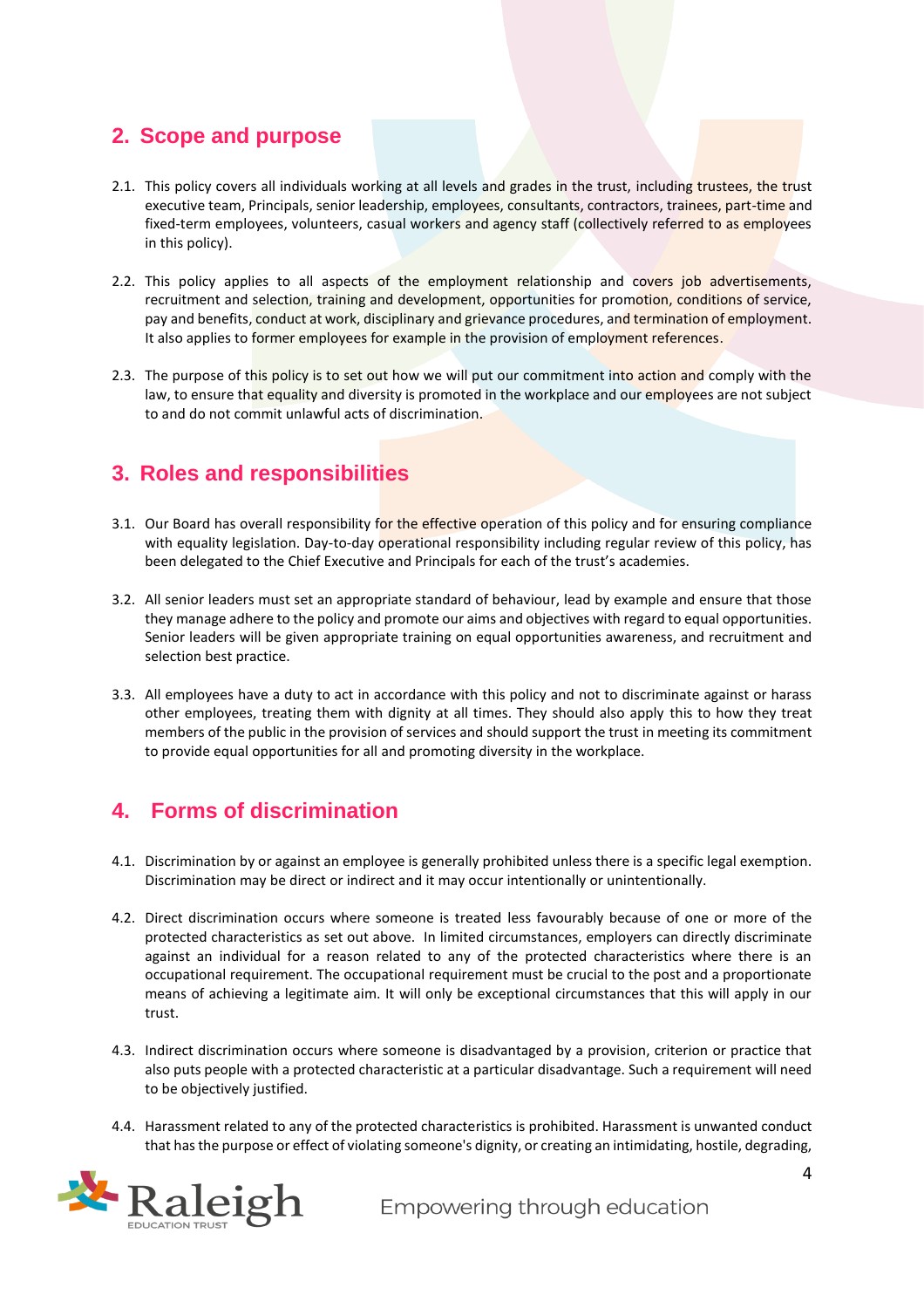humiliating or offensive environment for them. Pregnancy and maternity, and marriage and civil partnership are not protected directly under the harassment provisions. However, pregnancy and maternity harassment would amount to harassment related to sex, and harassment related to civil partnership would amount to harassment related to sexual orientation.

- 4.5. Victimisation is also prohibited. This is less favourable treatment of someone who has complained or given information about discrimination or harassment, or supported someone else's complaint.
- 4.6. Discrimination by association is where an individual is directly discriminated against or harassed for association with another individual who has a protected characteristic.
- 4.7. Discrimination by perception is where an individual is directly discriminated against or harassed based on a perception that a person has a particular protected characteristic irrespective of whether they do have that protected characteristic (this does not include marriage and civil partnership and pregnancy and maternity).
- 4.8. Third-party harassment occurs where an employee is harassed and the harassment is related to a protected characteristic (other than marriage and civil partnership, and pregnancy and maternity), by third parties such as parents and carers, clients or customers.

#### <span id="page-4-0"></span>**5. Applying our policy to recruitment and selection**

- 5.1. We aim to ensure that no job applicant suffers discrimination because of any of the protected characteristics. Our recruitment procedures are reviewed regularly to ensure that individuals are treated on the basis of their relevant skills and abilities. All applicants will be provided with a copy of our Recruitment Privacy Notice which sets out how we will gather, process and hold personal data of individuals during the recruitment process.
- 5.2. Job selection criteria are reviewed prior to the recruitment process to ensure that they are relevant to the job. Short listing of applicants should be done by more than one person wherever possible.
- 5.3. Job advertisements should avoid stereotyping or using wording that may discourage groups with a particular protected characteristic from applying.
- 5.4. We will take reasonable steps, where appropriate depending on the situation, to ensure that our vacancies are advertised to a diverse labour market and, where relevant, to particular groups that have been identified as disadvantaged or underrepresented in our trust.
- 5.5. Applicants will not be asked about health or disability before a job offer is made, other than where it is necessary to;
	- a) establish if an applicant can perform an intrinsic part of the job (subject to any reasonable adjustments).
	- b) establish if any reasonable adjustments need to be made to enable an applicant to have a fair interview or assessment.
	- c) carry out equal opportunities monitoring (which will not form part of the decision-making process).
- 5.6. Applicants will not be asked about past or current pregnancy or future intentions related to pregnancy. Applicants will not be asked about matters concerning age, race, religion or belief, sexual orientation, or gender reassignment.

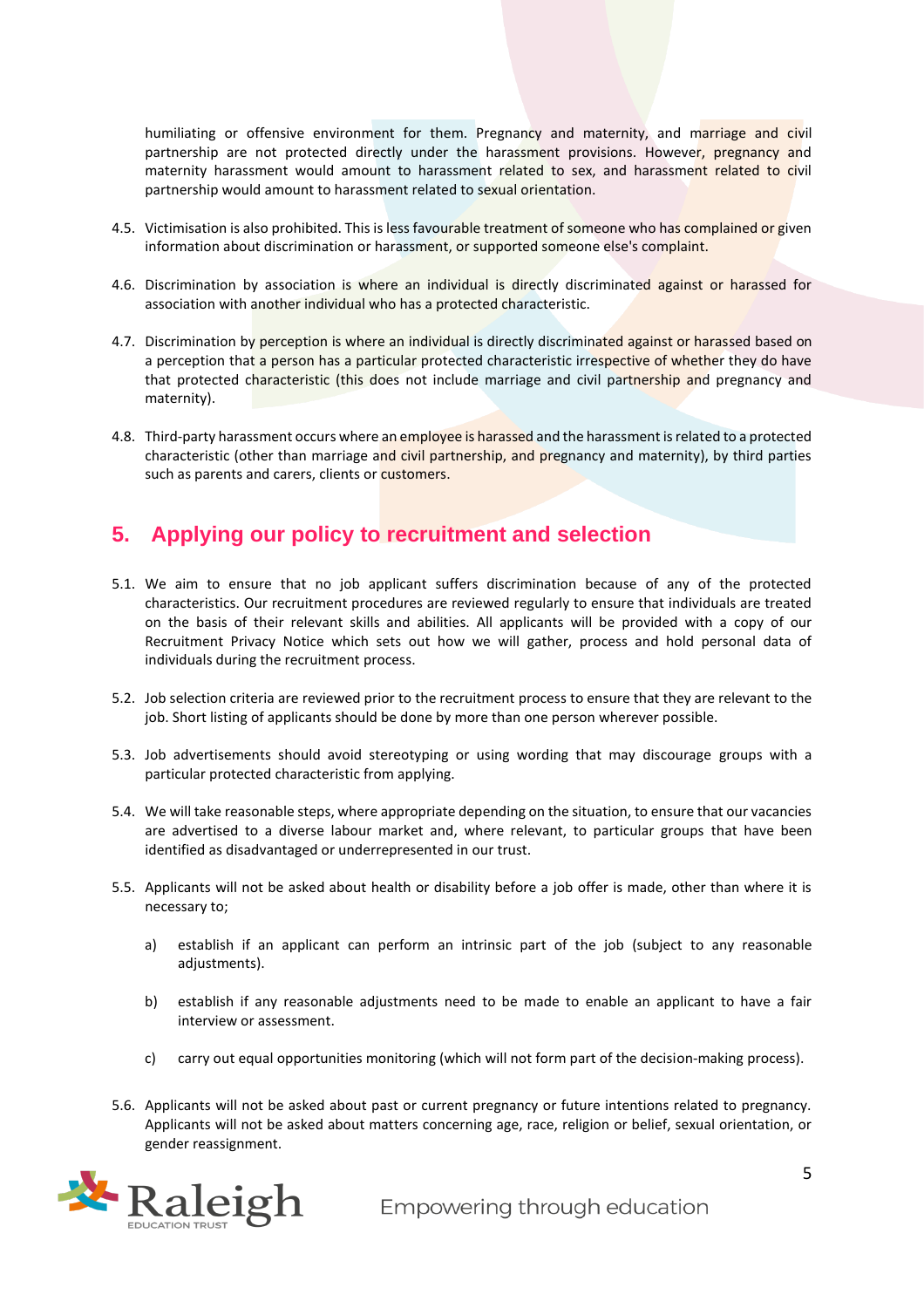- 5.7. We are required by law to ensure that all employees are entitled to work in the UK. Assumptions about immigration status should not be made based on appearance, name or apparent nationality. All prospective employees, regardless of nationality, must be able to produce original specified documents before employment starts to satisfy current immigration legislation.
- 5.8. To ensure that this policy is operating effectively, and to identify groups that may be underrepresented or disadvantaged in our trust we monitor diversity data as part of the recruitment process and as set out in our Recruitment Privacy Notice and Data Protection Policy. Provision of this information is voluntary and it will not adversely affect an individual's success at recruitment or any other decision related to their employment. The information is removed from applications before short listing, and kept in an anonymised format solely for the purposes stated in this policy. Analysing this data helps us take appropriate steps to avoid discrimination and improve equality and diversity.

#### <span id="page-5-0"></span>**6. Applying our policy to training, promotion, pay decisions and conditions of service**

- 6.1. All employees will be provided with a copy of our Workforce Privacy Notice which sets out how we will collect, hold and share personal data of individuals during their employment.
- 6.2. Employees training needs will be identified through the Professional Development and Review process. All employees will be given appropriate access to training for their job and in order to enable them to progress within the trust.
- 6.3. Pay and promotion decisions will be based on an employee's performance (where relevant), skills and experience as detailed in our Pay Policy.
- 6.4. Our conditions of service, benefits and facilities are reviewed regularly to ensure that they are available to all employees who should have access to them and that there are no unlawful obstacles to accessing them.

#### <span id="page-5-1"></span>**7. Applying our policy when terminating employment and at the end of employment**

- 7.1. We will ensure that redundancy criteria and procedures are fair and objective and are not directly or indirectly discriminatory.
- 7.2. We will also ensure that disciplinary procedures and penalties are applied without discrimination, whether they result in disciplinary warnings, dismissal or other disciplinary action.
- 7.3. When responding to reference requests, we will ensure that references provide a true, fair and accurate reflection of the employee that is equally not misleading to a potential employer.

#### <span id="page-5-2"></span>**8. Disability discrimination**

8.1. If you are disabled or become disabled, we encourage you to tell us about your condition so that we can support you as appropriate.

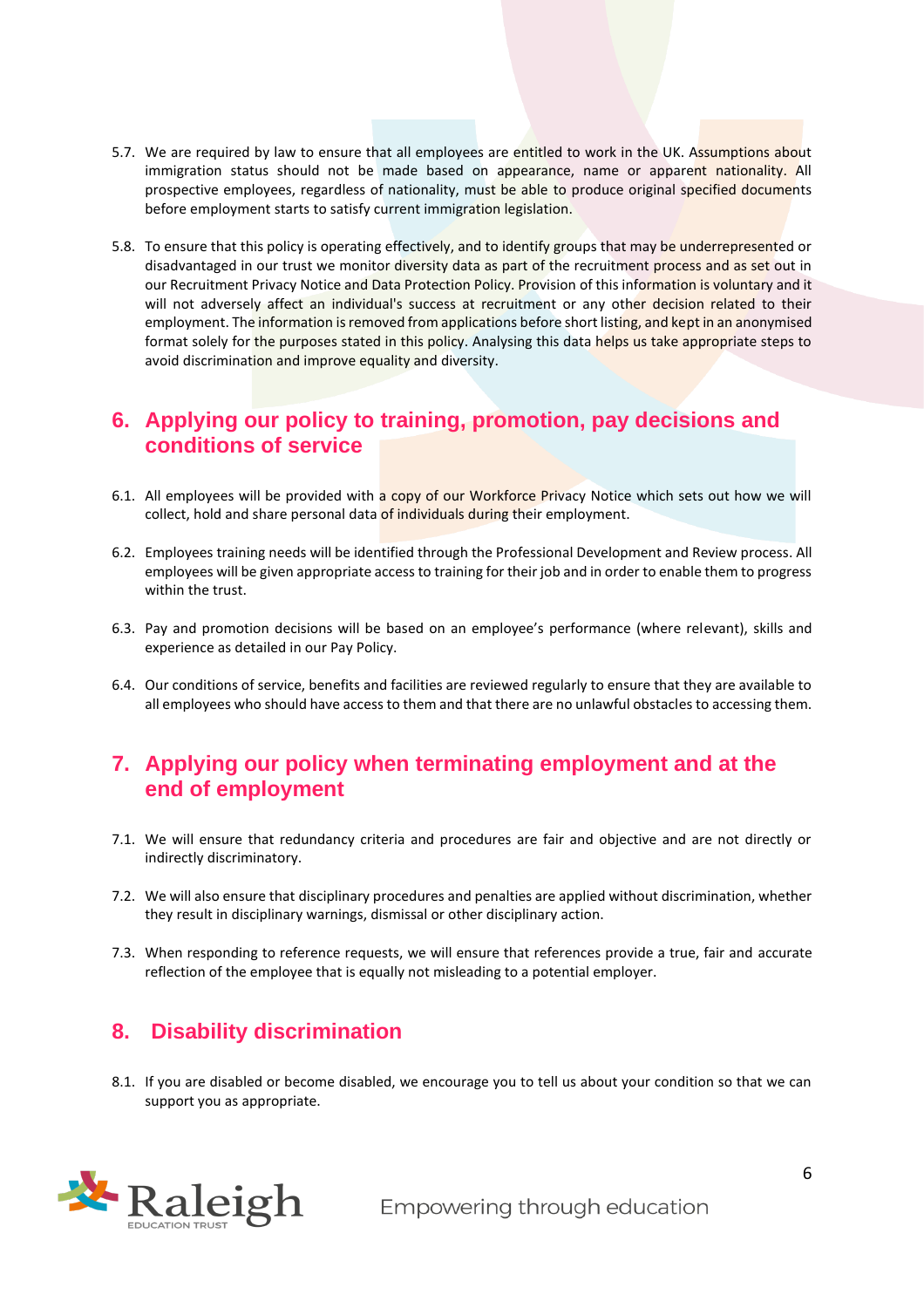- 8.2. If you experience difficulties at work because of your disability, you may wish to contact your line manager to discuss any reasonable adjustments that would help overcome or minimise the difficulty. Your line manager may wish to consult with you and your medical adviser(s) about possible adjustments. We will consider the matter carefully and try to accommodate your needs within reason. If we consider a particular adjustment would not be reasonable, we will explain our reasons and try to find an alternative solution where possible.
- 8.3. We will monitor the physical features of our premises to consider whether they place disabled employees or job applicants at a substantial disadvantage compared to other employees. Where reasonable, we will take steps to improve access for employees who have a disability.

# <span id="page-6-0"></span>**9. Equality Objectives**

#### **9.1Objective 1:**

9.1.1 Identify and appoint an equality lead Trustee that will represent equality matters on behalf of the **Trustees** 

#### **9.2 Objective 2:**

9.2.1 Develop links with people and groups who have specialist knowledge about particular characteristics, which helps inform and develop our approach.

#### **9.3Objective 3:**

- 9.3.1 Undertake an analysis of recruitment data and trends with regard to race, gender and disability by August 2022, and report this to the Finance, Audit and Resource sub-committee of the Trust board.
- **9.4Objective 4:**
	- 9.4.1 Train all members of staff and governors involved in recruitment and selection on equal opportunities and non-discrimination by the beginning of the academic year 2022-2023. Training evaluation data will show that 100% of those attending have a good understanding of the legal requirements.

#### <span id="page-6-1"></span>**10.Breaches of this policy**

- 10.1.If you believe that you may have been discriminated against or have been subject to harassment, you are encouraged to raise the matter through our Grievance Procedure.
- 10.2.Allegations regarding potential breaches of this policy will be treated in confidence and investigated in accordance with the relevant procedure. Employees who make such allegations in good faith will not be victimised or treated less favourably as a result. False allegations which are found to have been made in bad faith will, however, be dealt with under our Disciplinary Procedure.
- 10.3.Any member of staff who is found to have committed an act of discrimination or harassment will be subject to disciplinary action. Such behaviour may constitute gross misconduct and, as such, may result in summary dismissal. We take a strict approach to serious breaches of this policy.